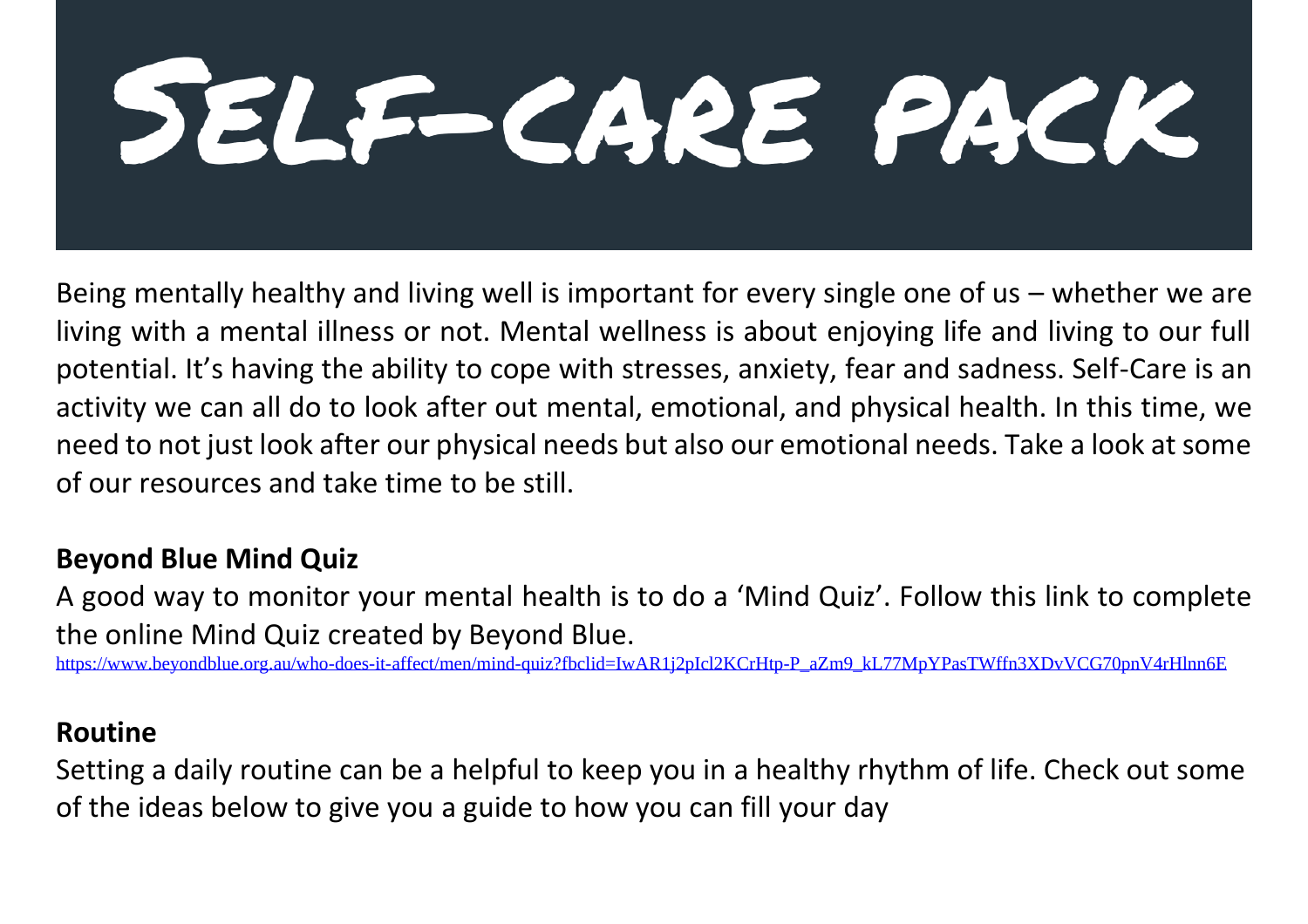#### MEDITATION + STILLNESS

MEDITATION INCREASES CALMNESS HELPS IMPROVE PSYCHOLOGICAL BALANCE, ENHANCING YOUR

FIND YOURSELF A QUIET LOCATION WITH MINIMAL DISTRACTIONS. OUTSIDE IS PERFECT. TAKE TIME TO BE STILL. RELAX YOUR BODY AND FOCUS ON YOUR MIND. BRINGING IT TO REST. YOU MIGHT LIKE TO LISTEN TO CALM MUSIC WHILE FOCUSING ON NATURE

### LIMIT YOUR INTAKE

IN THIS TIME IT WOULD BE EASY FOR US TO INDULGE IN ALL OUR COMFORTABLE BEHAVIOURS, LET'S FIND WAYS TO LIMIT OUR USE OF SOCIAL MEDIA, ALCOHOL, T.V AND JUNK FOOD. LET INTENTIONALLY CHOOSE GOOD HABITS.

LET'S ALSO LIMIT OUR INTAKE OF NEWS, IT'S CHANGING BY THE HOUR AND WE CAN EASILY BE CONSUMED BY THIS, CREATING ADDED FEAR AND UNCERTAINTY IN OUR MIND

## EXERCISE

EXCERCISE RELEASES ENDORPHINS AND HAS BEEN SCIENTIFICALLY PROVEN TO IMPROVE YOUR MOOD, REGULAR EXERCISE REDUCES STRESS AND SYPMPTOMS OF MENTAL HEALTH

## **HOBBIES**

LET'S USE OUR TIME BY DOING THINGS WE LOVE TO DO. THIS MAY BE GARDENING, PLAYING A MUSICAL INSTRUMENT. CRAFT. WOODWORK.OR WHATEVER IT MAY BE. WHAT A GREAT WAY TO USE OUR TIME DEVELOPING OUR SKILLS AND DOING THINGS WE ALWAYS WANTED TO TRY!

## RELATIONSHIPS

LET'S REMEMBER TO DRAW CLOSE TO PEOPLE IN THIS TIME OF ISOLATION, BE A RELATIONAL TOUCH POINT WITH YOUR FAMILY. CLOSE FRIENDS AND THE PEOPLE IN YOUR STREET. WE HAVE SO MANY WAYS TO COMMUNICATE THESE DAYS SO LET'S USE THE TECHNOLOGY WE HAVE IN OUR HANDS.

## GRATITUDE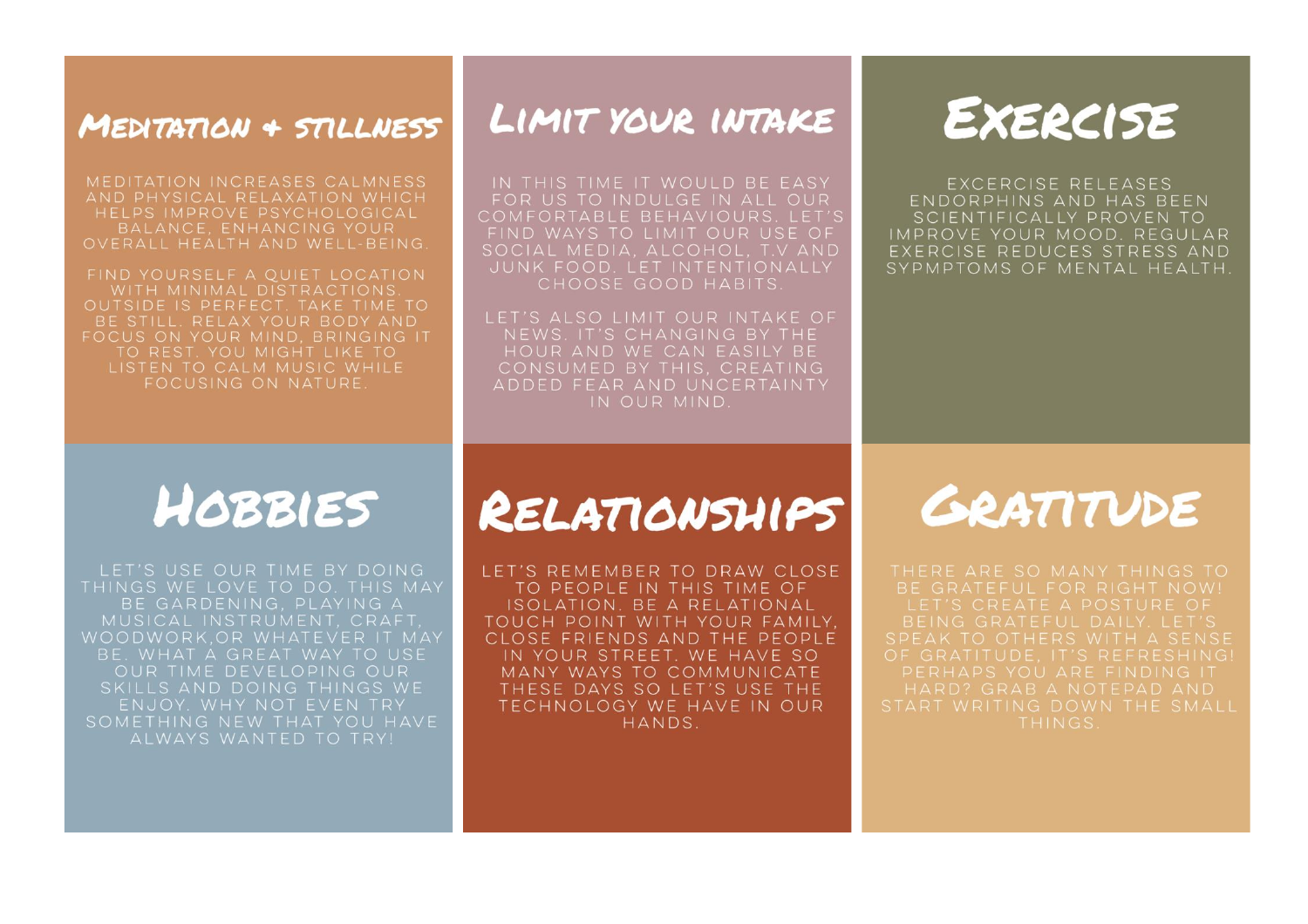## SELF-GORE DOILY REFLEGTIONS

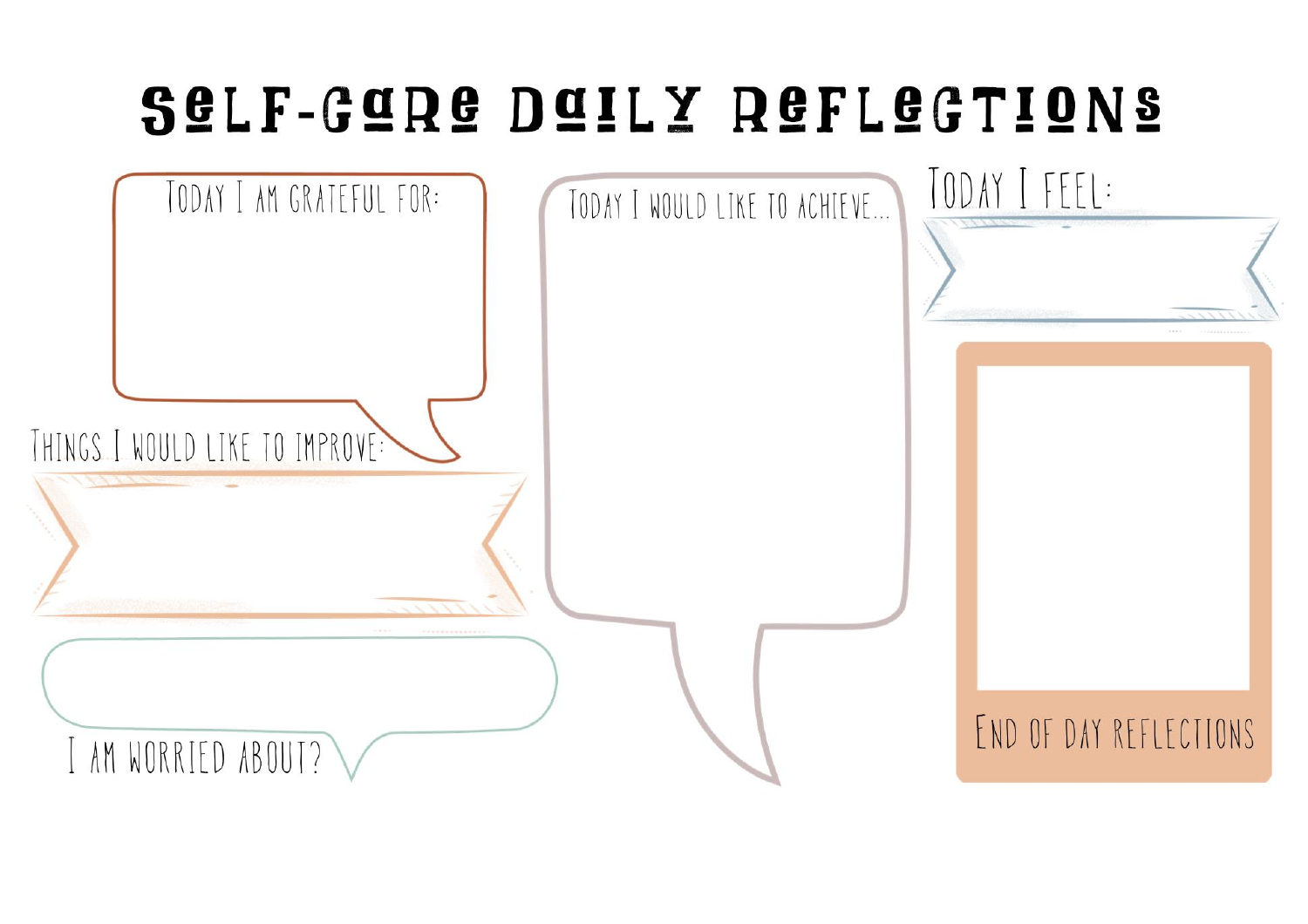| $8:00$ AM | DOILY ROUTING<br>GET OUT OF BED AND HAVE BREAKFAST                                                                |
|-----------|-------------------------------------------------------------------------------------------------------------------|
| $9:00$ AM | CREATE A MOMENT OF MEDITATION + STILLNESS (YOU COULD START BY FILLING OUT A DAILY REFLECTION SHEET)               |
|           | 10:00 AM MORNING TEA                                                                                              |
|           | 10:30 AM DO SOMETHING YOU ENJOY. INVEST TIME INTO YOUR HOBBIES                                                    |
|           | 12:00 PM LUNCH TIME                                                                                               |
|           | 12:30 PM CALL SOMEONE YOU LOVE, CHECK IN AND SEE HOW THEY ARE                                                     |
| $1:30$ PM | FRFF TIMFI (WATCH A MOVIE.T.V SHOW. CONTINUE WITH ANOTHER HOBBY, GROCERY SHOPPING, CLEANING AND OTHER HOUSE WORK) |
|           | 3:00 PM FXFRCISF (GO FOR A WALK, RUN, BIKE RIDE, GET ACTIVE IN SOME WAY)                                          |
| $4:00$ PM | READ OR ENGAGE IN A QUIET ACTIVITY                                                                                |
| $6:00$ PM | HAVE DINNER WITH YOUR FAMILY AROUND THE TABLE                                                                     |
| $7:00$ PM | PLAY A FAMILY BOARD GAME, WATCH A MOVIE TOGETHER-BE SURE TO GET TO BED AT A REASONABL                             |
|           |                                                                                                                   |